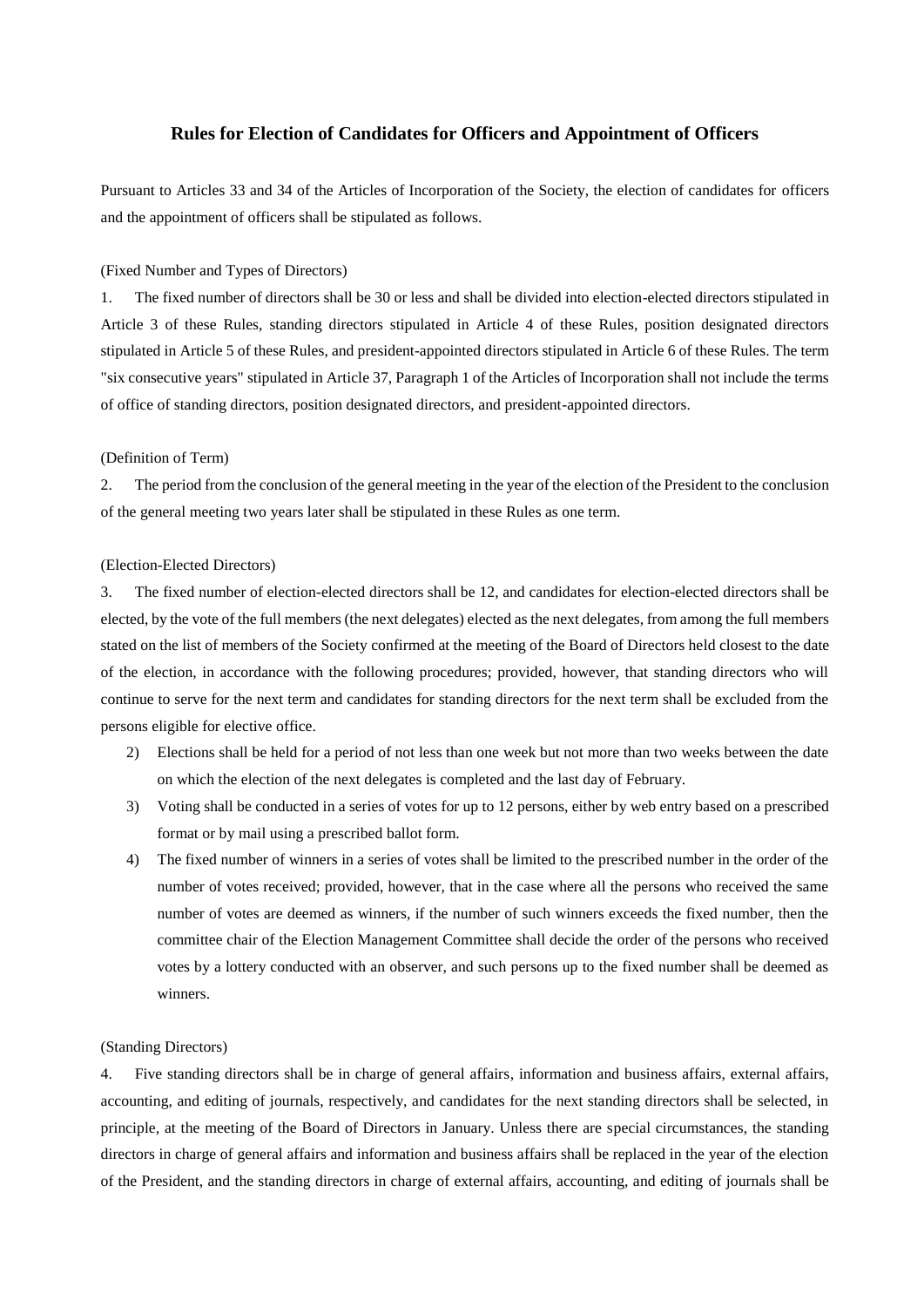replaced in the non-election year of the President.

#### (Position Designated Directors)

5. The fixed number of position designated directors shall not exceed 10, and candidates corresponding to the representatives of the branch (four persons), the representative of the steering committee of the annual meeting (one person), the person recommended by other academic societies with which the Society is affiliated (one person), the person in charge of gender equality (one person), and the persons in charge of industry-academia-government collaboration (three persons or less) shall be elected by the Board of Directors. Candidates for the director in charge of gender equality and candidates for the directors in charge of industry-academia-government collaboration shall be recommended by the President with the consent of the board of standing directors.

#### (President-Appointed Directors)

6. The fixed number of president-appointed directors shall not exceed three, and the candidates therefor shall be appointed by the President and elected by the Board of Directors. Appointments in the President's election year shall be subject to the prior written consent of the candidate for the next President. In addition, the term of office of presidentappointed directors shall be one year, in principle, but their reappointment shall not be precluded.

#### (Appointment of Directors)

7. After being elected pursuant to Articles 3 through 6 of these Rules, candidates shall be approved by the first general meeting and appointed as directors at the conclusion of said general meeting.

## (Election of Candidates for Next President and Next Vice-President)

8. The candidates for the next President shall be elected from among the candidates for election-elected directors, with the candidates for election-elected directors, standing directors, position designated directors, and presidentappointed directors as voters in the election, in accordance with the following procedure. After electing the candidates for the next President, the candidates for Vice-President (two persons) shall be elected from among the candidates for election-elected directors, excluding the candidates for the next President, with the candidates for election-elected directors, standing directors, position designated directors, and president-appointed directors as voters, in accordance with the following procedure.

- 2) The election for the candidates for the next President and candidates for the next Vice-President shall be conducted as soon as possible after the election of the candidates for election-elected directors.
- 3) In the election for the candidates for the next President and candidates for the next Vice-President, if the majority vote of all voters is not obtained, an election shall be held again promptly.
- 4) In the election for the candidates for the next President and candidates for the next Vice-President, votes shall be cast and counted under the committee chair of the Election Management Committee and two observers appointed by the committee chair of the Election Management Committee from among persons other than the above-mentioned voters.
- 5) The voting for candidates for the next President shall be singular and secret, and no voting by mail shall be permitted. The winner among the candidates for the next President shall be elected by a majority of the total number of votes (excluding blank votes), and if no candidate obtains a majority, a runoff election shall be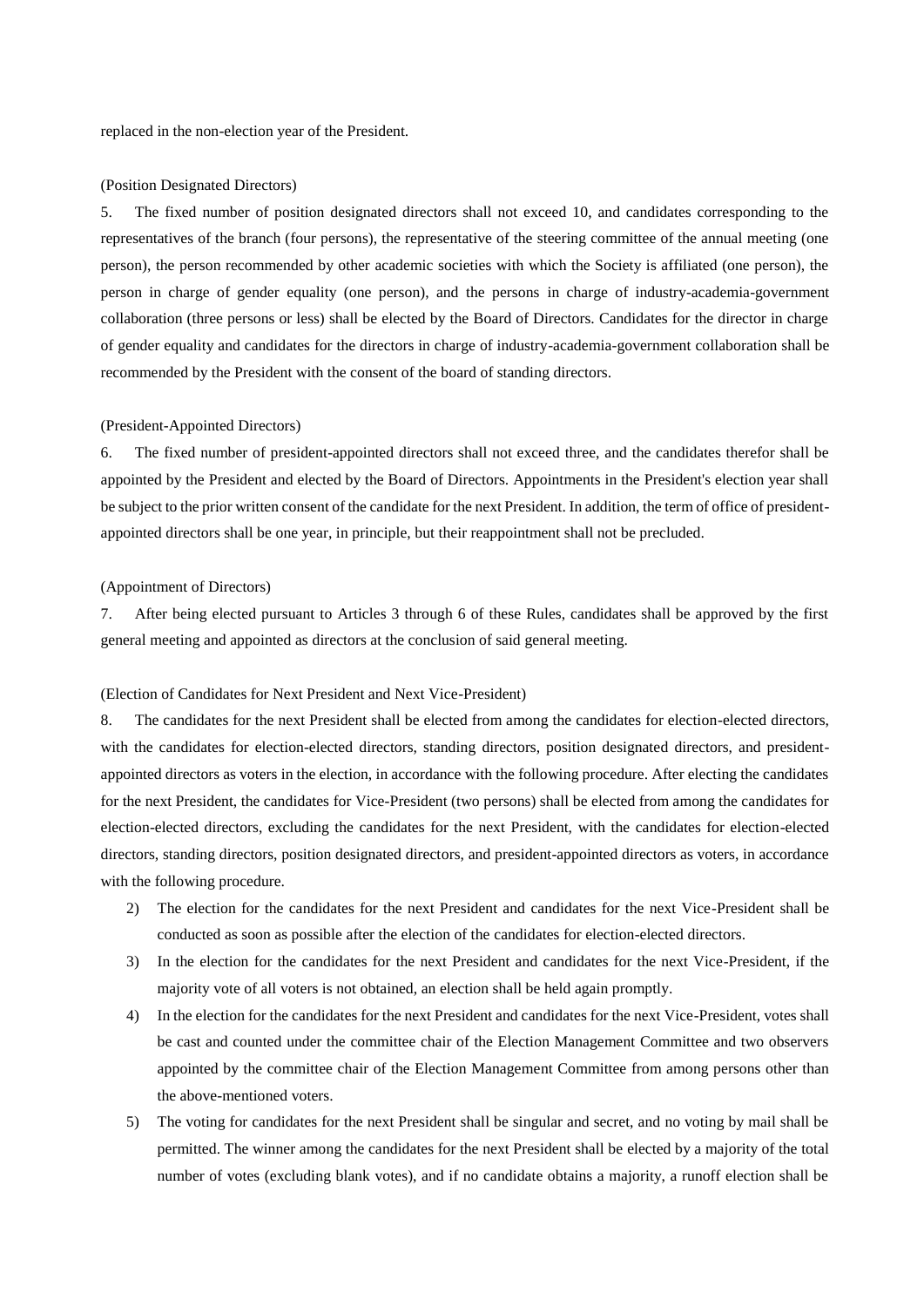held between the top two candidates; provided, however, that if the number of votes received by the top candidates is the same, the youngest person shall be deemed as the winner.

- 6) The voting for candidates for the next Vice-President shall be for a series of two names and secret, and no voting by mail shall be permitted. For candidates for the next Vice-President, the top two vote-getters among the candidates shall be deemed as winners; provided, however, that if there are three or more first-place persons or two or more second-place persons with the same number of votes, the younger person(s) shall be the winner(s).
- 7) Written notice to the winners may be omitted.

#### (Appointment of President and Vice-President)

9. The candidate for the next President and candidates for the next Vice-President elected pursuant to Article 8 of these Rules shall be approved by a meeting of the Board of Directors, which shall be held immediately after the conclusion of the first general meeting after the election, and shall be appointed as the President and the Vice Presidents, respectively, at the conclusion of said meeting of the Board of Directors.

## (Election of Candidates for Auditor)

10. Candidates for auditors shall be elected by the vote of the next delegates from among the full members stated on the list of members of the Society issued closest to the date of the election, in accordance with the following procedure; provided, however, that directors who will continue to serve for the next term, as well as candidates for standing directors, candidates for election-elected directors, candidates for position designated directors, and candidates for president-appointed directors who have already been appointed for the next term shall be excluded from the persons eligible for elective office.

- 2) Elections shall be held for a period not less than one week but not more than two weeks after the election of candidates for directors for the next term pursuant to Article 3 of these Rules and until one month prior to the date of the general meeting to approve such candidates as auditor.
- 3) Voting shall be conducted in a series of votes for up to two persons, either by web entry based on a prescribed format or by mail using a prescribed ballot form.
- 4) Among the persons who received votes in a series of votes, with respect to those who were directors in the previous term or those who are auditors and will not assume the position of director in the next term, first, the top vote-getter shall be deemed as the winner on a preferential basis; provided, however, that in the case where two or more persons are the top vote-getters with the same number of votes, the committee chair of the Election Management Committee shall decide the order of said top vote-getters by a lottery conducted with an observer.
- 5) Furthermore, the winner shall be the top vote-getter excluding the winner in the preceding paragraph. If two or more persons are the top vote-getters with the same number of votes, the committee chair of the Election Management Committee shall decide the order of said top vote-getters by a lottery conducted with an observer; provided, however, that if there is no person receiving votes who falls under the preceding paragraph, the top two vote-getters in this paragraph shall be deemed as winners, and if there are three or more first-ranked persons who received the same number of votes or two or more second-ranked persons who received the same number of votes, the committee chair of the Election Management Committee shall